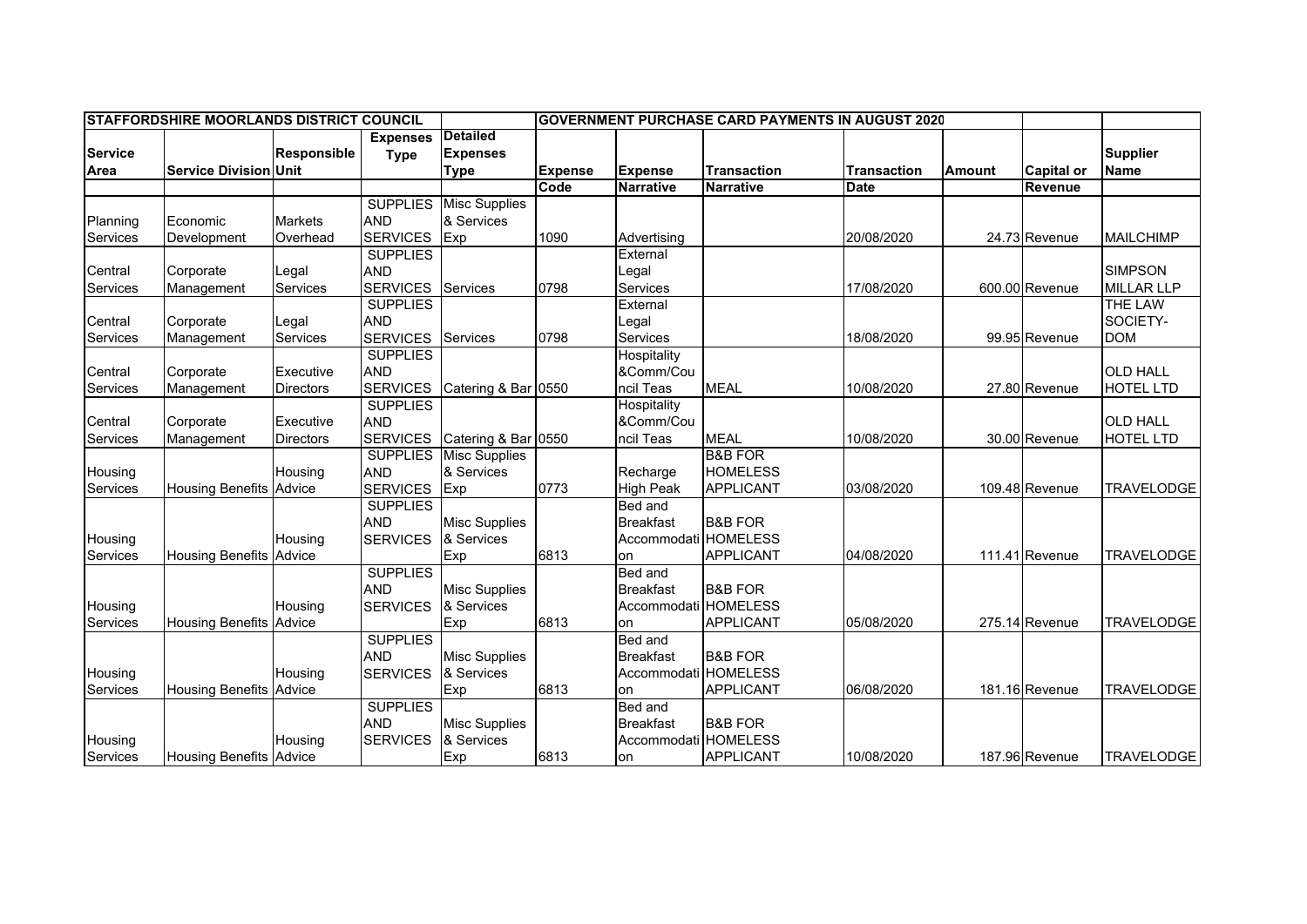|                 |                                |         | <b>SUPPLIES</b> |                      |      | Bed and              |                    |            |                |                   |
|-----------------|--------------------------------|---------|-----------------|----------------------|------|----------------------|--------------------|------------|----------------|-------------------|
|                 |                                |         | <b>AND</b>      | <b>Misc Supplies</b> |      | <b>Breakfast</b>     | <b>B&amp;B FOR</b> |            |                |                   |
| Housing         |                                | Housing | <b>SERVICES</b> | & Services           |      | Accommodati HOMELESS |                    |            |                |                   |
| Services        | <b>Housing Benefits</b>        | Advice  |                 | Exp                  | 6813 | on                   | APPLICANT          | 11/08/2020 | 138.54 Revenue | <b>TRAVELODGE</b> |
|                 |                                |         | <b>SUPPLIES</b> |                      |      | Bed and              |                    |            |                |                   |
|                 |                                |         | <b>AND</b>      | <b>Misc Supplies</b> |      | <b>Breakfast</b>     | <b>B&amp;B FOR</b> |            |                |                   |
| Housing         |                                | Housing | <b>SERVICES</b> | & Services           |      | Accommodati HOMELESS |                    |            |                |                   |
| Services        | <b>Housing Benefits Advice</b> |         |                 | Exp                  | 6813 | on                   | APPLICANT          | 12/08/2020 | 100.78 Revenue | <b>TRAVELODGE</b> |
|                 |                                |         | <b>SUPPLIES</b> |                      |      | Bed and              |                    |            |                |                   |
|                 |                                |         | <b>AND</b>      | <b>Misc Supplies</b> |      | <b>Breakfast</b>     | <b>B&amp;B FOR</b> |            |                |                   |
| Housing         |                                | Housing | <b>SERVICES</b> | & Services           |      | Accommodati HOMELESS |                    |            |                |                   |
| <b>Services</b> | <b>Housing Benefits Advice</b> |         |                 | Exp                  | 6813 | on                   | <b>APPLICANT</b>   | 14/08/2020 | 224.81 Revenue | <b>TRAVELODGE</b> |
|                 |                                |         | <b>SUPPLIES</b> |                      |      | <b>Bed and</b>       |                    |            |                |                   |
|                 |                                |         | <b>AND</b>      | <b>Misc Supplies</b> |      | <b>Breakfast</b>     | <b>B&amp;B FOR</b> |            |                |                   |
| Housing         |                                | Housing | <b>SERVICES</b> | & Services           |      | Accommodati HOMELESS |                    |            |                |                   |
| Services        | <b>Housing Benefits</b>        | Advice  |                 | Exp                  | 6813 | on                   | <b>APPLICANT</b>   | 14/08/2020 | 148.23 Revenue | <b>TRAVELODGE</b> |
|                 |                                |         | <b>SUPPLIES</b> |                      |      | <b>Bed and</b>       |                    |            |                |                   |
|                 |                                |         | <b>AND</b>      | <b>Misc Supplies</b> |      | <b>Breakfast</b>     | <b>B&amp;B FOR</b> |            |                |                   |
| Housing         |                                | Housing | <b>SERVICES</b> | & Services           |      | Accommodati HOMELESS |                    |            |                |                   |
| Services        | <b>Housing Benefits Advice</b> |         |                 | Exp                  | 6813 | on                   | APPLICANT          | 14/08/2020 | 206.36 Revenue | <b>TRAVELODGE</b> |
|                 |                                |         | <b>SUPPLIES</b> |                      |      | Bed and              |                    |            |                |                   |
|                 |                                |         | <b>AND</b>      | <b>Misc Supplies</b> |      | <b>Breakfast</b>     | <b>B&amp;B FOR</b> |            |                |                   |
| Housing         |                                | Housing | <b>SERVICES</b> | & Services           |      | Accommodati HOMELESS |                    |            |                |                   |
| Services        | <b>Housing Benefits</b>        | Advice  |                 | Exp                  | 6813 | on                   | <b>APPLICANT</b>   | 18/08/2020 | 109.48 Revenue | <b>TRAVELODGE</b> |
|                 |                                |         | <b>SUPPLIES</b> |                      |      |                      |                    |            |                |                   |
|                 |                                |         | <b>AND</b>      |                      |      | Bed and              |                    |            |                |                   |
|                 |                                |         | <b>SERVICES</b> | <b>Misc Supplies</b> |      | <b>Breakfast</b>     | <b>B&amp;B FOR</b> |            |                |                   |
| Housing         |                                | Housing |                 | & Services           |      | Accommodati HOMELESS |                    |            |                |                   |
| Services        | <b>Housing Benefits Advice</b> |         |                 | Exp                  | 6813 | on                   | APPLICANT          | 18/08/2020 | 157.92 Revenue | <b>TRAVELODGE</b> |
|                 |                                |         | <b>SUPPLIES</b> |                      |      | Bed and              |                    |            |                |                   |
|                 |                                |         | <b>AND</b>      | <b>Misc Supplies</b> |      | <b>Breakfast</b>     | <b>B&amp;B FOR</b> |            |                |                   |
| Housing         |                                | Housing | <b>SERVICES</b> | & Services           |      | Accommodati HOMELESS |                    |            |                |                   |
| Services        | <b>Housing Benefits</b>        | Advice  |                 | Exp                  | 6813 | on                   | <b>APPLICANT</b>   | 19/08/2020 | 54.25 Revenue  | <b>TRAVELODGE</b> |
|                 |                                |         | <b>SUPPLIES</b> |                      |      | Bed and              |                    |            |                |                   |
|                 |                                |         | <b>AND</b>      | <b>Misc Supplies</b> |      | <b>Breakfast</b>     | <b>B&amp;B FOR</b> |            |                |                   |
| Housing         |                                | Housing | <b>SERVICES</b> | & Services           |      | Accommodati HOMELESS |                    |            |                |                   |
| Services        | <b>Housing Benefits</b>        | Advice  |                 | Exp                  | 6813 | on                   | <b>APPLICANT</b>   | 20/08/2020 | 46.49 Revenue  | <b>TRAVELODGE</b> |
|                 |                                |         | <b>SUPPLIES</b> |                      |      | Bed and              |                    |            |                |                   |
|                 |                                |         | <b>AND</b>      | <b>Misc Supplies</b> |      | <b>Breakfast</b>     | <b>B&amp;B FOR</b> |            |                |                   |
| Housing         |                                | Housing | <b>SERVICES</b> | & Services           |      | Accommodati HOMELESS |                    |            |                |                   |
| Services        | <b>Housing Benefits Advice</b> |         |                 | Exp                  | 6813 | on                   | <b>APPLICANT</b>   | 21/08/2020 | 265.02 Revenue | <b>TRAVELODGE</b> |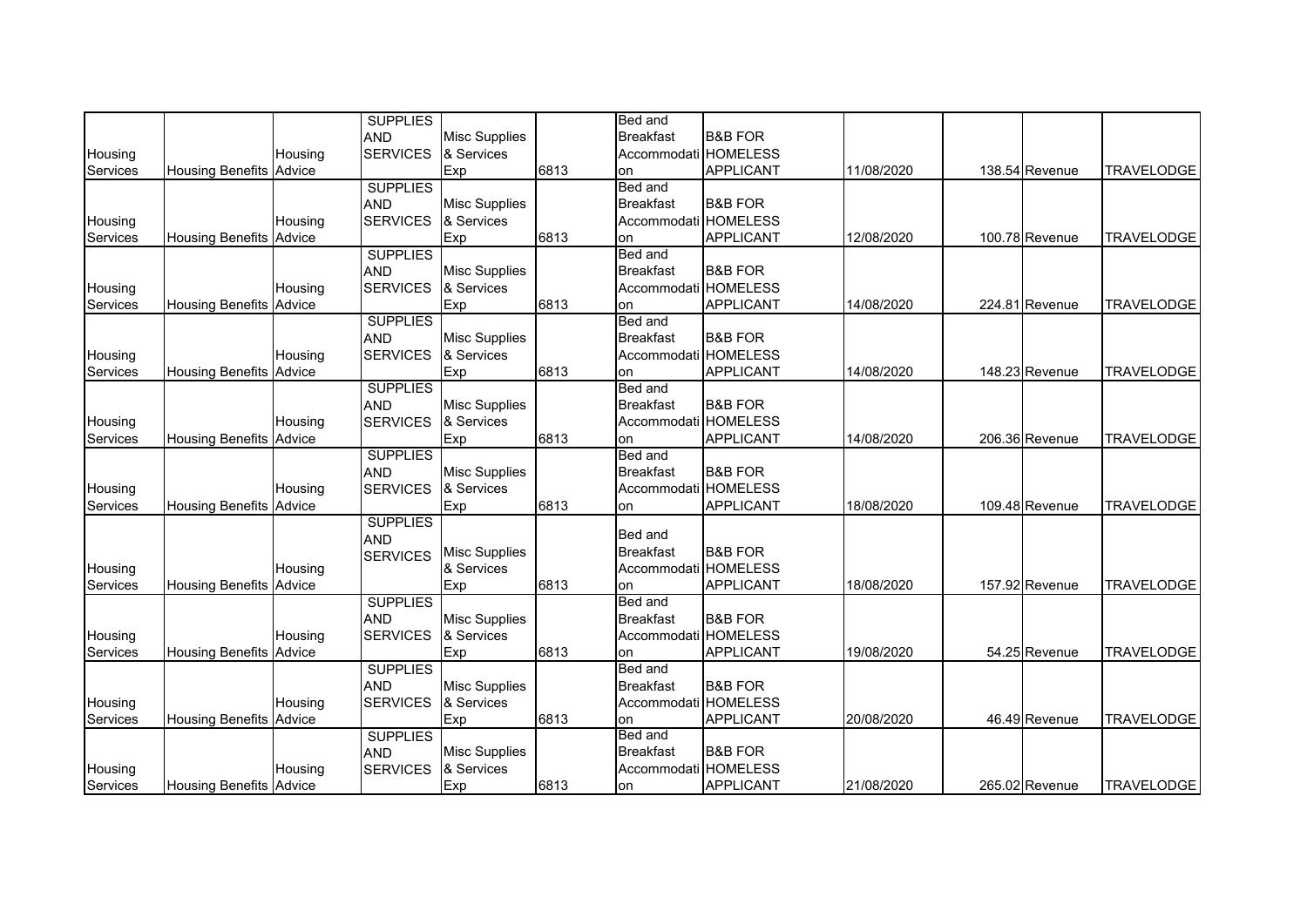|          |                                |                | <b>SUPPLIES</b>   |                      |      |                      |                       |            |                |                    |
|----------|--------------------------------|----------------|-------------------|----------------------|------|----------------------|-----------------------|------------|----------------|--------------------|
|          |                                |                | <b>AND</b>        |                      |      | Bed and              |                       |            |                |                    |
|          |                                |                | <b>SERVICES</b>   | <b>Misc Supplies</b> |      | <b>Breakfast</b>     | <b>B&amp;B FOR</b>    |            |                |                    |
| Housing  |                                | Housing        |                   | & Services           |      | Accommodati HOMELESS |                       |            |                |                    |
| Services | <b>Housing Benefits Advice</b> |                |                   | Exp                  | 6813 | on                   | <b>APPLICANT</b>      | 21/08/2020 | 142.41 Revenue | <b>TRAVELODGE</b>  |
|          |                                |                | <b>SUPPLIES</b>   |                      |      | Bed and              |                       |            |                |                    |
|          |                                |                | <b>AND</b>        | <b>Misc Supplies</b> |      | <b>Breakfast</b>     | <b>B&amp;B FOR</b>    |            |                |                    |
| Housing  |                                | Housing        | <b>SERVICES</b>   | & Services           |      | Accommodati HOMELESS |                       |            |                |                    |
| Services | <b>Housing Benefits Advice</b> |                |                   | Exp                  | 6813 | on                   | <b>APPLICANT</b>      | 26/08/2020 | 93.97 Revenue  | <b>TRAVELODGE</b>  |
|          |                                |                | <b>SUPPLIES</b>   |                      |      | Bed and              |                       |            |                |                    |
|          |                                |                | <b>AND</b>        | <b>Misc Supplies</b> |      | <b>Breakfast</b>     | <b>B&amp;B FOR</b>    |            |                |                    |
| Housing  |                                | Housing        | <b>SERVICES</b>   | & Services           |      | Accommodati HOMELESS |                       |            |                |                    |
| Services | <b>Housing Benefits Advice</b> |                |                   | Exp                  | 6813 | on                   | APPLICANT             | 28/08/2020 | 171.47 Revenue | <b>TRAVELODGE</b>  |
|          |                                |                | <b>SUPPLIES</b>   |                      |      | Bed and              |                       |            |                |                    |
|          |                                |                | <b>AND</b>        | <b>Misc Supplies</b> |      | <b>Breakfast</b>     | <b>B&amp;B FOR</b>    |            |                |                    |
| Housing  |                                | Housing        | <b>SERVICES</b>   | & Services           |      | Accommodati HOMELESS |                       |            |                |                    |
| Services | <b>Housing Benefits Advice</b> |                |                   | Exp                  | 6813 | on                   | APPLICANT             | 01/09/2020 | 42.63 Revenue  | <b>TRAVELODGE</b>  |
|          |                                |                |                   |                      |      | Bed and              |                       |            |                |                    |
|          |                                |                | <b>SUPPLIES</b>   | <b>Misc Supplies</b> |      | <b>Breakfast</b>     | <b>B&amp;B FOR</b>    |            |                |                    |
| Housing  |                                | Housing        | <b>AND</b>        | & Services           |      | Accommodati HOMELESS |                       |            |                |                    |
| Services | <b>Housing Benefits Advice</b> |                | <b>SERVICES</b>   | <b>Exp</b>           | 6813 | on                   | APPLICANT             | 02/09/2020 | 42.82 Revenue  | <b>TRAVELODGE</b>  |
|          |                                |                | <b>SUPPLIES</b>   | <b>Misc Supplies</b> |      |                      |                       |            |                |                    |
| Central  | Corporate                      | Central        | <b>AND</b>        | & Services           |      |                      | <b>PRINT STATION</b>  |            |                | <b>PAYPAL</b>      |
| Services | Management                     | administration | <b>SERVICES</b>   | Exp                  | 1161 | <b>Covid Costs</b>   | LIMITED               | 19/08/2020 | 104.45 Revenue | <b>SHOP SHIELD</b> |
|          |                                |                | <b>SUPPLIES</b>   | <b>Misc Supplies</b> |      |                      |                       |            |                |                    |
| Central  | Corporate                      | Land &         | <b>AND</b>        | & Services           |      |                      |                       |            |                | <b>KAISERTECH</b>  |
| Services | Management                     | Property       | <b>SERVICES</b>   | Exp                  | 1161 | <b>Covid Costs</b>   | <b>GLOVES</b>         | 19/08/2020 | 209.5 Revenue  | <b>LTD</b>         |
|          |                                |                | <b>SUPPLIES</b>   | <b>Misc Supplies</b> |      |                      |                       |            |                |                    |
| Central  | Corporate                      | Land &         | <b>AND</b>        | & Services           |      |                      |                       |            |                | <b>SAFETYSUPP</b>  |
| Services | Management                     | Property       | <b>SERVICES</b>   | Exp                  | 1161 | <b>Covid Costs</b>   | <b>SAFETY SUPPLY</b>  | 21/08/2020 | 25.45 Revenue  |                    |
|          |                                |                | <b>SUPPLIES</b>   | <b>Misc Supplies</b> |      |                      | <b>REFUND AGAINST</b> |            |                |                    |
| Central  | Corporate                      | Land &         | <b>AND</b>        | & Services           |      |                      | £251.40               |            |                | <b>KAISERTECH</b>  |
| Services | Management                     | Property       | <b>SERVICES</b>   | Exp                  | 1161 | <b>Covid Costs</b>   | <b>TRANSACTION</b>    | 24/08/2020 | -40 Revenue    | <b>LTD</b>         |
|          |                                |                |                   | Indirect             |      |                      | LONG SERVICE          |            |                |                    |
| Central  | Corporate                      |                | EMPLOYEE employee |                      |      | Long Service         | AWARD - an            |            |                | <b>BARON EDEN</b>  |
| Services | Management                     | Personnel      | S                 | expenses             | 0097 | Awards               | employee (50%)        | 14/08/2020 | 50 Revenue     | <b>GROUP</b>       |
|          |                                |                | <b>SUPPLIES</b>   | <b>Misc Supplies</b> |      |                      | <b>LONG SERVICE</b>   |            |                |                    |
| Central  | Corporate                      |                | <b>AND</b>        | & Services           |      | Recharge             | AWARD - an            |            |                | <b>BARON EDEN</b>  |
| Services | Management                     | Personnel      | <b>SERVICES</b>   | Exp                  | 0773 | <b>High Peak</b>     | employee (50%)        | 14/08/2020 | 50 Revenue     | <b>GROUP</b>       |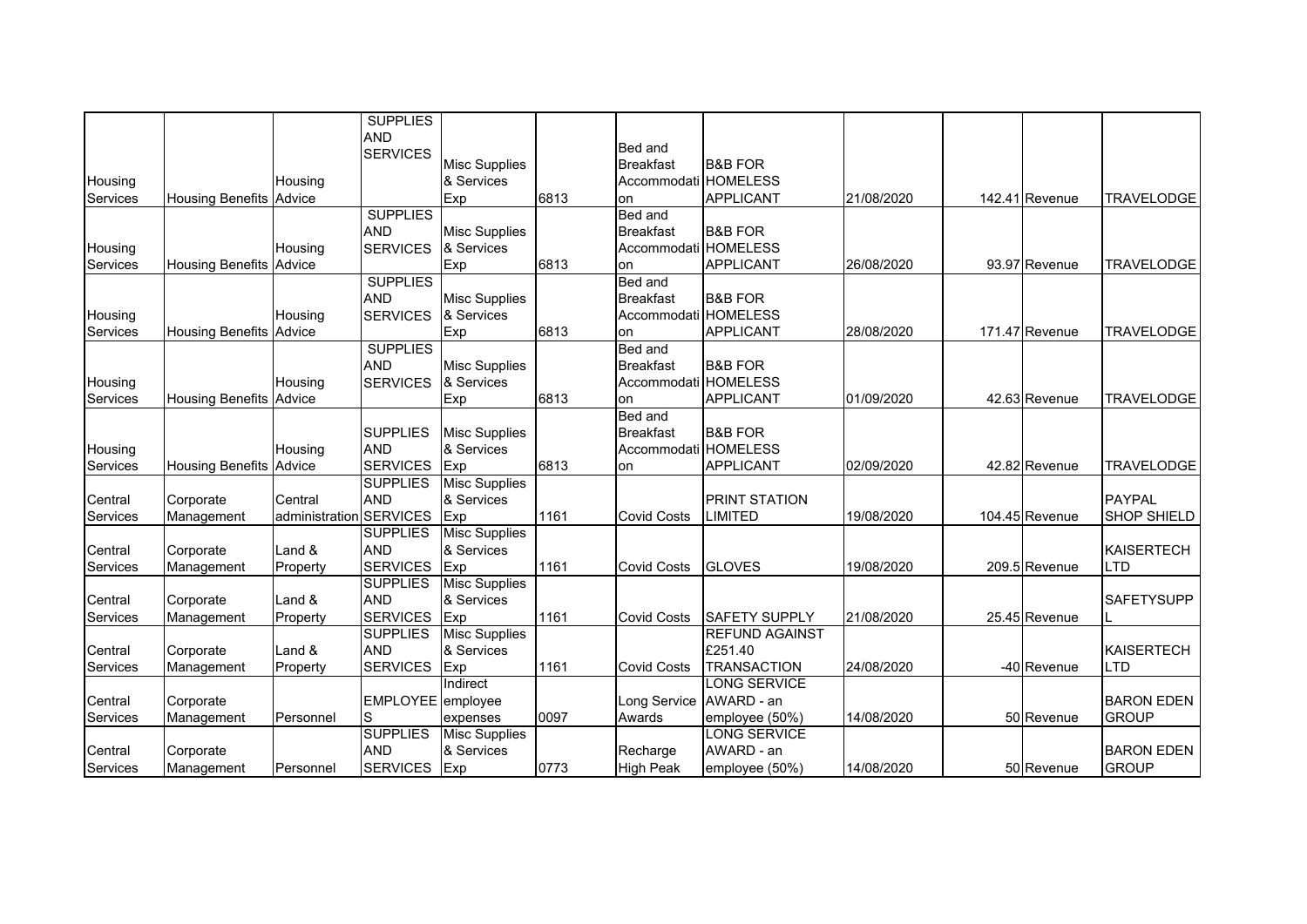|          |            |                    | <b>SUPPLIES</b>   | Communicatio         |      |                      |                                  |            |                |                     |
|----------|------------|--------------------|-------------------|----------------------|------|----------------------|----------------------------------|------------|----------------|---------------------|
| Central  | Corporate  |                    | <b>AND</b>        | ns &                 |      | Hardware-            | 6 X MITEL 5340 -                 |            |                | <b>COMMS</b>        |
| Services | Management | <b>IT Services</b> | <b>SERVICES</b>   | Computing            | 0845 | Misc                 | NORTHGATE (50%)                  | 17/08/2020 | 197.5 Revenue  | <b>WAREHOUSE</b>    |
|          |            |                    | <b>SUPPLIES</b>   | <b>Misc Supplies</b> |      |                      |                                  |            |                |                     |
| Central  | Corporate  |                    | <b>AND</b>        | & Services           |      | Recharge             | 6 X MITEL 5340 -                 |            |                | <b>COMMS</b>        |
| Services |            | <b>IT Services</b> | <b>SERVICES</b>   |                      | 0773 | <b>High Peak</b>     | NORTHGATE (50%)                  | 17/08/2020 | 197.5 Revenue  | <b>WAREHOUSE</b>    |
|          | Management |                    |                   | Exp                  |      |                      |                                  |            |                |                     |
|          |            | Post Entry         |                   |                      |      |                      |                                  |            |                |                     |
|          |            | and                |                   | Indirect             |      |                      | <b>SAFEGUARDING</b>              |            |                |                     |
| Central  | Corporate  | Corporate          | EMPLOYEE employee |                      |      |                      | LEVEL 3 an employee              |            |                | WWW.REED.           |
| Services | Management | Training           | S                 | expenses             | 0050 | Staff Training (50%) |                                  | 18/08/2020 | 7.81 Revenue   | CO.UK               |
|          |            | Post Entry         |                   |                      |      |                      |                                  |            |                |                     |
|          |            | and                | <b>SUPPLIES</b>   | <b>Misc Supplies</b> |      |                      | <b>SAFEGUARDING</b>              |            |                |                     |
| Central  | Corporate  | Corporate          | <b>AND</b>        | & Services           |      | Recharge             | LEVEL 3 an employee              |            |                | WWW.REED.           |
| Services | Management | Training           | <b>SERVICES</b>   | Exp                  | 0773 | <b>High Peak</b>     | $(50\%)$                         | 18/08/2020 | 7.81 Revenue   | CO.UK               |
|          |            | Post Entry         |                   |                      |      |                      |                                  |            |                |                     |
|          |            | and                |                   | Indirect             |      |                      |                                  |            |                | <b>HAYMARKET</b>    |
| Central  | Corporate  | Corporate          | EMPLOYEE employee |                      |      |                      | <b>CIPD CONFERENCE -</b>         |            |                | <b>MEDIA</b>        |
| Services | Management | Training           | S                 | expenses             | 0050 |                      | Staff Training an employee (50%) | 18/08/2020 | 17.5 Revenue   | <b>GROUP</b>        |
|          |            | Post Entry         |                   |                      |      |                      |                                  |            |                |                     |
|          |            | and                | <b>SUPPLIES</b>   | <b>Misc Supplies</b> |      |                      |                                  |            |                | <b>HAYMARKET</b>    |
| Central  | Corporate  | Corporate          | <b>AND</b>        | & Services           |      | Recharge             | CIPD CONFERENCE -                |            |                | <b>MEDIA</b>        |
| Services | Management | Training           | <b>SERVICES</b>   | Exp                  | 0773 | <b>High Peak</b>     | an employee (50%)                | 18/08/2020 | 17.5 Revenue   | <b>GROUP</b>        |
|          |            |                    |                   | Indirect             |      |                      | <b>LONG SERVICE</b>              |            |                |                     |
| Central  | Corporate  |                    | EMPLOYEE employee |                      |      | Long Service         | AWARD - an                       |            |                | AMAZON.CO.          |
| Services | Management | Personnel          | S                 | expenses             | 0097 | Awards               | employee (50%)                   | 27/08/2020 | 75 Revenue     | <b>UK 1I8PU6D15</b> |
|          |            |                    | <b>SUPPLIES</b>   | <b>Misc Supplies</b> |      |                      | <b>LONG SERVICE</b>              |            |                |                     |
| Central  | Corporate  |                    | <b>AND</b>        | & Services           |      | Recharge             | AWARD - an                       |            |                | AMAZON.CO.          |
| Services | Management | Personnel          | <b>SERVICES</b>   | Exp                  | 0773 | <b>High Peak</b>     | employee (50%)                   | 27/08/2020 | 75 Revenue     | <b>UK 1I8PU6D15</b> |
|          |            |                    |                   | Indirect             |      |                      | <b>LONG SERVICE</b>              |            |                |                     |
| Central  | Corporate  |                    | EMPLOYEE employee |                      |      | Long Service         | AWARD - an                       |            |                | WWW.ASOS.           |
| Services | Management | Personnel          | S                 | expenses             | 0097 | Awards               | employee (50%)                   | 28/08/2020 | 75 Revenue     | <b>COM</b>          |
|          |            |                    | <b>SUPPLIES</b>   | <b>Misc Supplies</b> |      |                      | <b>LONG SERVICE</b>              |            |                |                     |
| Central  | Corporate  |                    | <b>AND</b>        | & Services           |      | Recharge             | AWARD - an                       |            |                | WWW.ASOS.           |
| Services | Management | Personnel          | <b>SERVICES</b>   | Exp                  | 0773 | <b>High Peak</b>     | employee (50%)                   | 28/08/2020 | 75 Revenue     | <b>COM</b>          |
|          |            |                    | <b>SUPPLIES</b>   | Communicatio         |      |                      |                                  |            |                | <b>HOO</b>          |
| Central  | Corporate  |                    | <b>AND</b>        | ns &                 |      |                      |                                  |            |                | <b>HOOTSUITE</b>    |
|          |            |                    |                   |                      | 0856 | Software             |                                  | 20/08/2020 |                | <b>INC</b>          |
| Services | Management | <b>IT Services</b> | <b>SERVICES</b>   | Computing            |      |                      |                                  |            | 256.76 Revenue |                     |
|          |            |                    |                   | <b>Direct</b>        |      |                      |                                  |            |                |                     |
| Central  | Corporate  |                    | EMPLOYEE employee |                      |      |                      | Occupational FLU VACCINATIONS    |            |                | <b>BOOTS</b>        |
| Services | Management | Personnel          | S                 | expenses             | 0095 | Health               | 2020 (50%)                       | 01/09/2020 | 593.75 Revenue | <b>VOUCHERS</b>     |